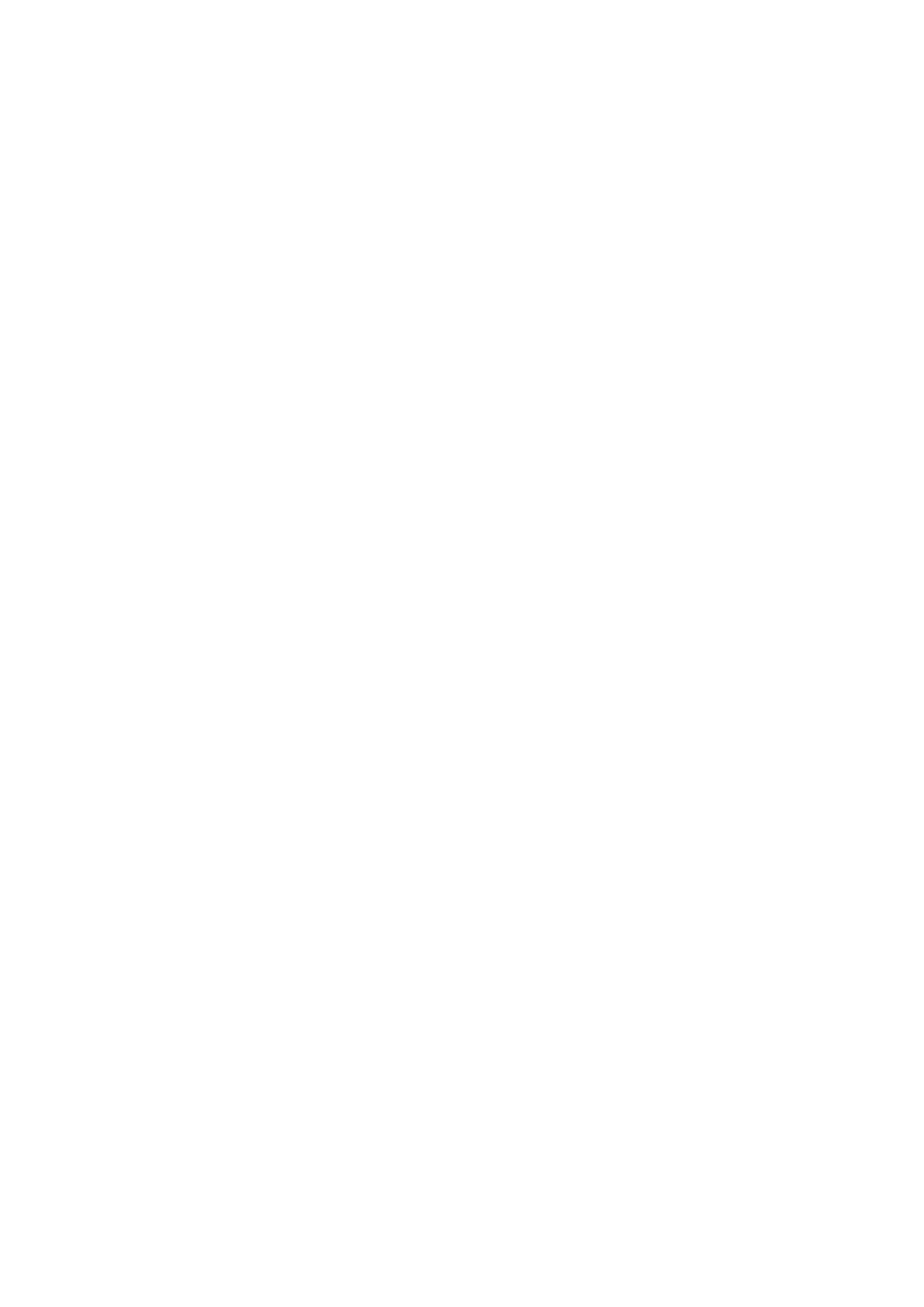## About NZIER

NZIER is a specialist consulting firm that uses applied economic research and analysis to provide a wide range of strategic advice to clients in the public and private sectors, throughout New Zealand and Australia, and further afield.

NZIER is also known for its long-established Quarterly Survey of Business Opinion and Quarterly Predictions.

Our aim is to be the premier centre of applied economic research in New Zealand. We pride ourselves on our reputation for independence and delivering quality analysis in the right form, and at the right time, for our clients. We ensure quality through teamwork on individual projects, critical review at internal seminars, and by peer review at various stages through a project by a senior staff member otherwise not involved in the project.

Each year NZIER devotes resources to undertake and make freely available economic research and thinking aimed at promoting a better understanding of New Zealand's important economic challenges.

NZIER was established in 1958.

### **Authorship**

This paper was prepared at NZIER by James Zuccollo and Mike Hensen

The assistance of the Law Foundation is gratefully acknowledged.

## **nzier.org.nz**

8 Halswell St, Thorndon | PO Box 3479, Wellington Tel +64 4 472 1880 | Fax +64 4 472 1211 [| econ@nzier.org.nz](mailto:econ@nzier.org.nz)

© NZ Institute of Economic Research (Inc) 2012. Cover image © Dreamstime.com

NZIER's standard terms of engagement for contract research can be found at www.nzier.org.nz.

While NZIER will use all reasonable endeavours in undertaking contract research and producing reports to ensure the information is as accurate as practicable, the Institute, its contributors, employees, and Board shall not be liable (whether in contract, tort (including negligence), equity or on any other basis) for any loss or damage sustained by any person relying on such work whatever the cause of such loss or damage.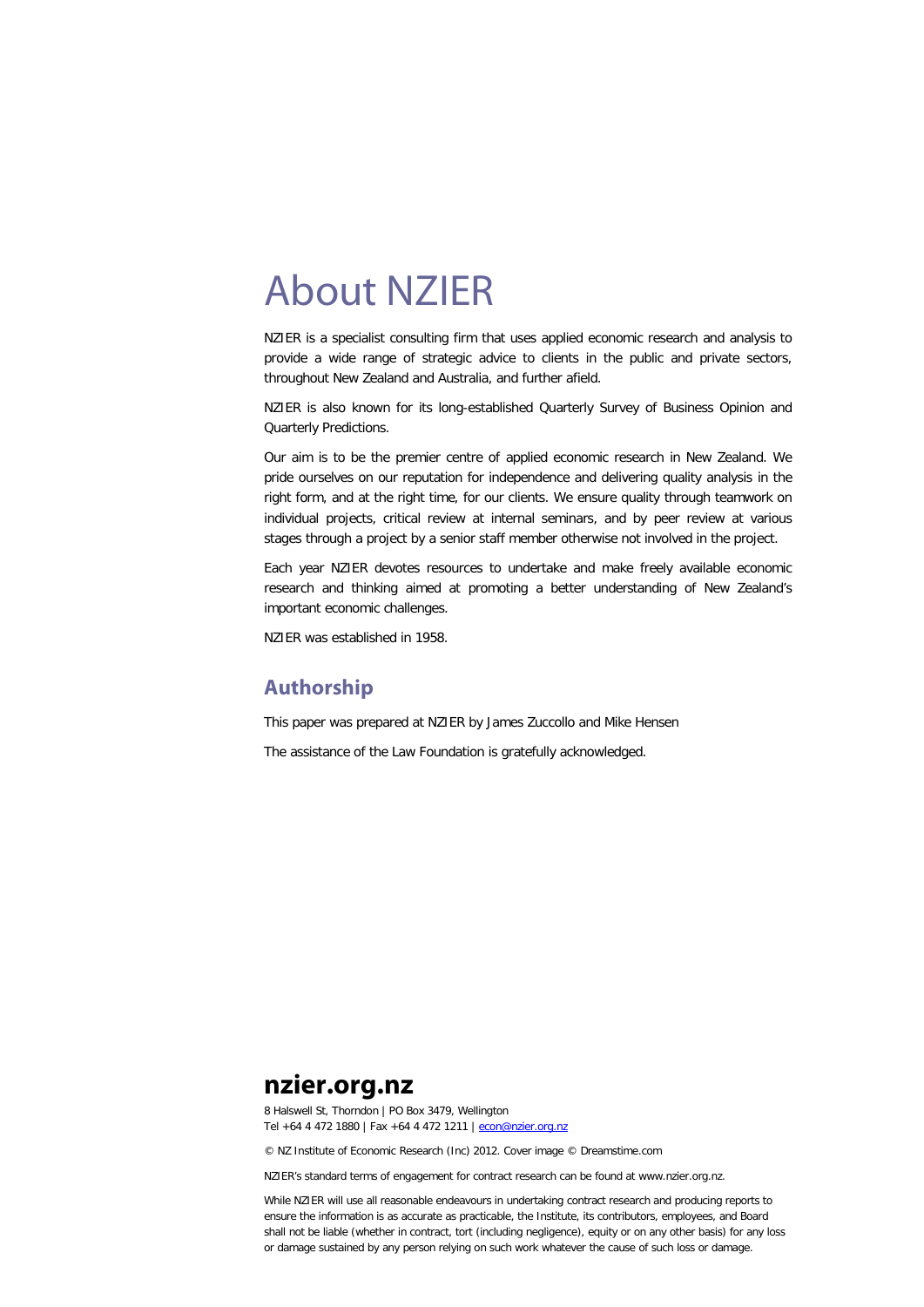## 1. Background

New Zealand's leaky homes crisis is widely regarded as an extremely expensive regulatory failure. PriceWaterhouseCoopers estimated the financial liability resulting from the problems to be  $$11.3$  $$11.3$  $$11.3$  billion,<sup>1</sup> and previous reviews have concluded that it represents a failure of the underlying, performance-based legislation. In many ways, it is seen as a canonical example of how not to implement performance-based regulation. This paper builds on Layton's issues paper to question those conclusions and propose an alternative interpretation of the problem, and the lessons it provides for future policy work.<sup>[2](#page-3-1)</sup> In this section we briefly review the background to the leaky homes crisis and Layton's analysis of the crisis.

## **1.1 Causes of the crisis**

As a brief background, the leaky homes crisis is often attributed to the 1991 switch from prescriptive building codes to performance-based regulation that allowed innovation in building techniques. While the change in regulation permitted more rapid innovation, there were also several other factors that contributed to the severity of the leaky homes crisis. These factors included a lack of detailed evidence based understanding about the vulnerability of building systems to moisture damage, low awareness of overseas experience from building innovation, loss of institutional memory about past cladding failures, and a slow response to evidence that new designs were not meeting regulatory performance objectives.

The aim of the legislation was to encourage productivity gains in the sector, which were being stifled by the limiting nature of the prescriptive building codes. One of the innovations was to construct houses in a Mediterranean style with untreated framing timber. The choices of Mediterranean style design (including mono-lithic cladding) and untreated framing timber were made at separate times as independent decisions for different reasons. Rather than a single clear-cut change, building design and practice drifted through a series of gradual changes that progressively eliminated the lines of defence that made conventional houses resistant to moisture damage and delivered the standard of weathertightness that stakeholders had come to expect. These decisions seem to have been based on expectations rather than evidence of their potential effects on weathertightness.

In hindsight, this method of construction was not suited to New Zealand's wet climate<sup>[3](#page-3-2)</sup>. Many of those homes were later rendered structurally unsound as leaks in the cladding allowed the timber frames to become wet enough to rot. However at the time the potential for this type of catastrophic failure and more importantly the combination of the factors that could lead to this failure were not "imagined" by stakeholders. Even those who pointed out the risks of the design changes at the time they were being considered did not fully identify the potential for building component failure let the potential contribution of that component failure to building failure.

<span id="page-3-0"></span> $1$  In 2008 New Zealand dollars.

 $2$  Brent Layton, Regulating the Building Industry - A Case of Regulatory Failure, Forthcoming, August 2011.

<span id="page-3-2"></span><span id="page-3-1"></span> $3$  The particular confluence of features is generally considered to be the monolithic cladding, untreated timber, and lack of a drainage cavity behind the cladding.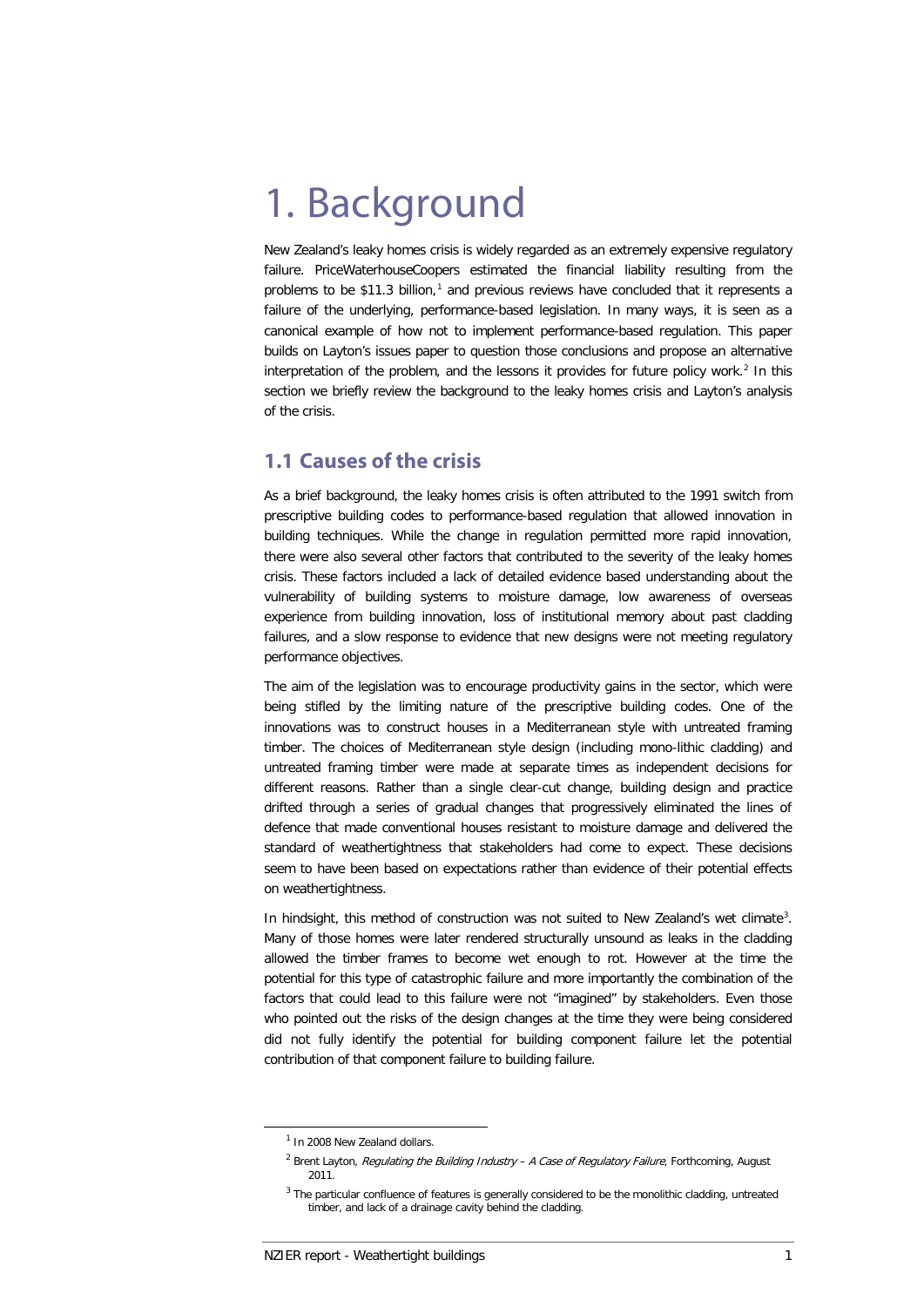The problems are estimated to affect between 22,000 and 89,000 homes, $4$  which leads some commentators to conclude that the problem is a result of a systemic failure of regulatory oversight.<sup>[5](#page-4-1)</sup> The size of the problem is due to both the failure to anticipate the consequences of the approved changes the delay in reacting to indicators that the approved changes were not meeting the performance objectives of the regulation. Consequently, numerous authors have turned to the question of what regulatory oversight failure allowed the problems to occur and how this failure might be avoided in future.<sup>[6](#page-4-2)</sup> This is a two part question:

#### **1.2 Response to the crisis**

Liability for the damage lay jointly and severally with the builders, architects, and building consent authorities. However, building consent authorities ended up bearing most of the cost because the builders and architects traded as limited liability companies, many of which had disappeared in the intervening decade. To mitigate the cost to the building consent authorities, most of which were territorial authorities, the government stepped in and implemented a scheme by which the central government subsidised repair work in return for the homeowner giving up their legal claim against the Crown or territorial authority. The development of the approach for sharing the cost of leaky home repairs has been slow and uncertain for all stakeholders. The extent to which the approach has been used particularly with respect to the nature, cost and efficacy repairs is not visible.

The government also revised the Building Act in 2004 to shift away from purely performance-based regulation towards a more prescriptive standard, which should reduce the risk of such problems occurring again in future.

### **1.3 Themes from the issues paper**

Layton's paper has four themes

- Inconclusive evidence of a net cost;
- Little opportunity to improve regulatory impact guidelines;
- Creation of moral hazard; and
- Role of territorial local authorities (TLA's).

#### **1.3.1 Inconclusive evidence of a net cost**

First, Layton conducts a back-of-the-envelope cost-benefit analysis of the weathertight homes problem, and concludes that the evidence of a net cost is inconclusive. He adjusts the liability estimates of PricewaterhouseCoopers (PWC) to set them in a cost-benefit framework and finds that the net cost was approximately \$1.4 billion in net present value in 1991, when the new regulations were implemented. To offset that cost, a productivity gain of only 1.8% per annum would have been required to be generated by the shift to performance-based regulation in order for it to be beneficial to New Zealand. It may be that the performance-based regulation was an improvement over the status quo, despite

<span id="page-4-1"></span><span id="page-4-0"></span><sup>&</sup>lt;sup>4</sup> PriceWaterhouseCoopers, Weathertightness - Estimating the Cost (Prepared for the Department of Building and Housing, 2009).

<span id="page-4-2"></span><sup>5</sup> P. Mumford, 'Enhancing Performance-Based Regulation: Lessons from New Zealand's Building Control System' (2010).

For instance, Peter J May, Performance-Based Regulation and Regulatory Regimes: The Saga of Leaky Buildings', Law & Policy 25, no. 4 (October 1, 2003): 381–401; P. Mumford, 'Best Practice Regulation: Setting Targets and Detecting Vulnerabilities', Policy Quarterly 7, no. 3 (August 2011): 36.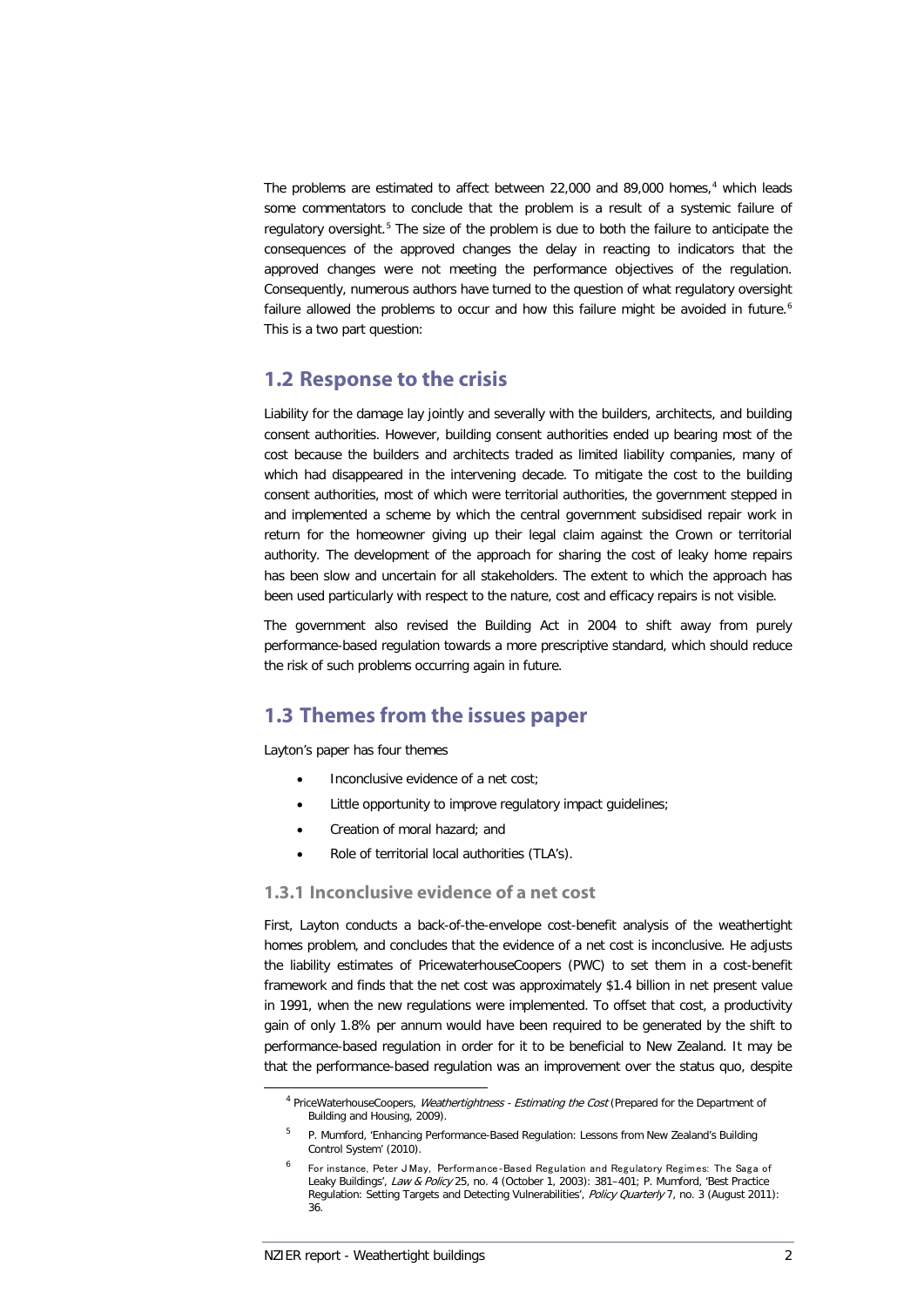the weathertightness problems that ensued. That does not preclude there being a better alternative, but it does suggest that references to a 'crisis' require some explanation.

#### **1.3.2 Regulation as an experiment**

Secondly, he discusses the idea of regulation as an experiment and concludes that there is little that could be done to further improve New Zealand's regulatory impact analysis guidelines. Mumford has written extensively on the subject of experimentation in regulatory design, with weathertight homes as a case study.<sup>[7](#page-5-0)</sup>

#### **1.3.3 Creation of moral hazard**

Thirdly, he surveys the recent spate of incidents in which the Government has taken responsibility for covering the losses of individuals, and notes the moral hazard created. He points out that there have been "several recent instances where the government has decided taxpayers should bear costs that would otherwise fall upon more directly affected …parties because the sums involved seem 'too large'…"[8](#page-5-1)

#### **1.3.4 Role of territorial authorities**

Finally, he gives an overview of the role of territorial authorities in the building consent process. That suggests there may be a lack of expertise and capacity at the TLAs relative to the potential liability that they are assuming by consenting a design.

The remainder of this paper expands upon the implications of Layton's findings and proposes some lessons that may be drawn from the experience.

<sup>&</sup>lt;sup>7</sup> Mumford, 'Best Practice Regulation: Setting Targets and Detecting Vulnerabilities'; Mumford, 'Enhancing Performance-Based Regulation'.

<span id="page-5-1"></span><span id="page-5-0"></span> $8$  Layton, Regulating the Building Industry - A Case of Regulatory Failure, 317.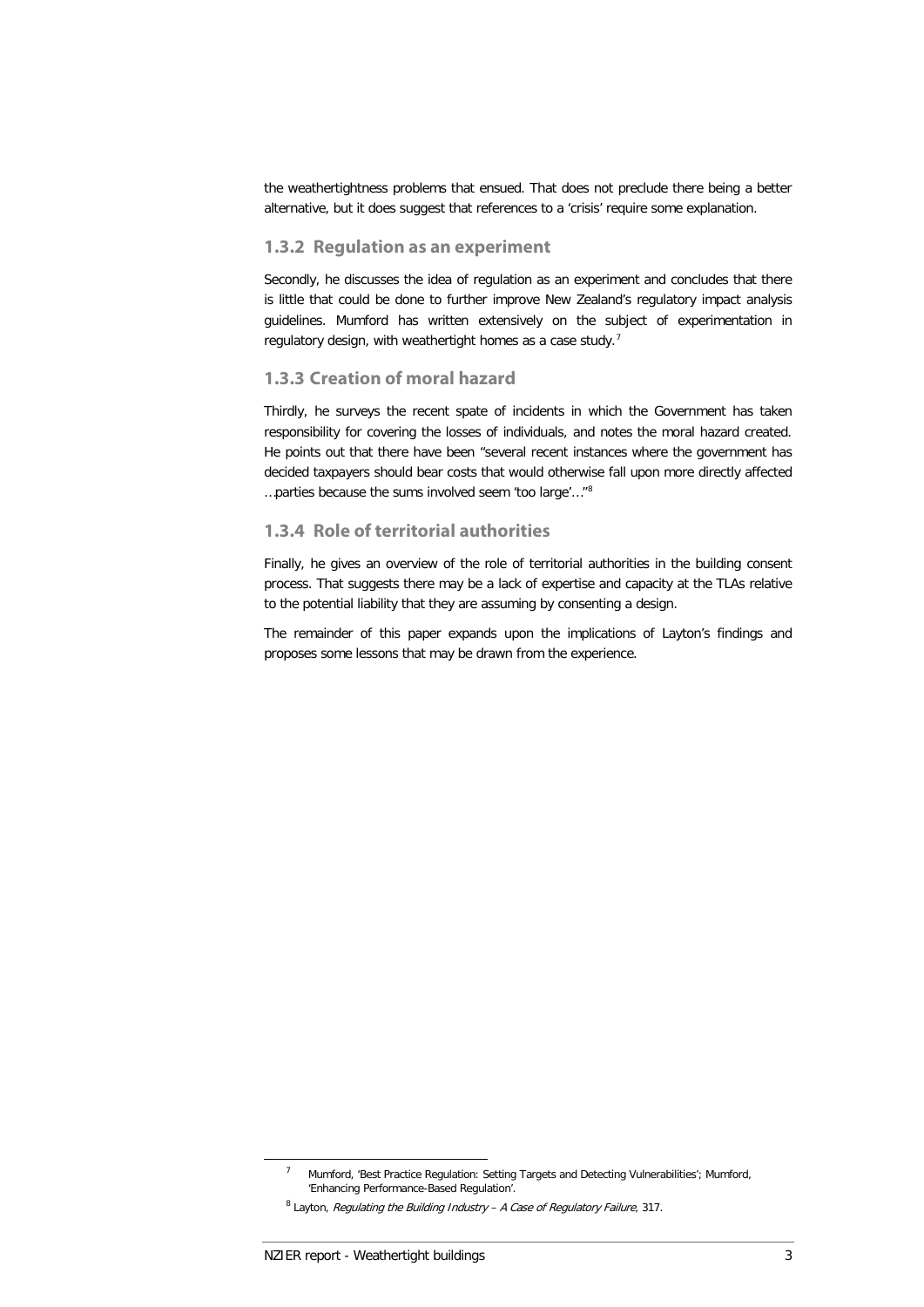## 2. Identifying the regulatory failure

The central question we address in this paper is what lessons can be drawn from the weathertight building problems. Our focus is not on the failure of particular building features, but on design and implementation of performance-based legislation. Could changes to the regulatory scheme have improved the outcome for society?

## **2.1 Reconciling the facts**

The first task is to identify the problems with regulation that the building failures highlight. There are three pertinent pieces of information that seem contradictory: First, Layton's work suggests that there may not have been a net cost from the change in legislation, relative to the status quo. Secondly, most stakeholders were reluctant to accept initial evidence of potential for building performance failure despite overseas experience and the lack of physical testing of the performance of innovations. Thirdly, the facts show that the government re-allocate ed the cost of weathertightness failures once they were accepted however it took several attempts for the response to be finalised. Reconciling the facts is crucial to understanding the nature of the regulatory problem:

- In what ways and how quickly can we expect regulators and other stakeholders to learn from and react to the success or failure of innovation.
- What are efficient and effective approaches to reallocating the cost of failed innovation that was not "imagined" by stakeholders.

If we assume that the purpose of government action is to maximise social welfare then we might find Layton's calculations inconsistent with the interventions that occurred. However, a lesson of public choice theory is that politicians have preferences that are distinct from social preferences. Politicians can be influenced by vocal minorities with strong interests when the majority has weak preferences. When a group suffers a potentially large loss, relative to their income, they can form just such a vocal minority and persuade governments to socialise their losses.

Viewing the government's intervention in that light allows us to reconcile their actions with the facts. The government intervened to avoid the political cost of being publicly lambasted by a highly motivated and well-defined group of disgruntled voters. That they intervened then tells us little about the impact on net welfare of the regulations, beyond the fact that it did not create a similarly vocal group of beneficiaries.

## **2.2 Consequences of intervention**

As Layton notes, the government's intervention "amounts to a decision to relieve the local authorities of some of [their] liabilities... and to place some liability on taxpayers instead."<sup>[9](#page-6-0)</sup> The parties who benefit are the owners of leaky homes and the local authorities who are have reduced liability for their actions. The people bearing the cost are the remaining taxpayers.

<span id="page-6-0"></span> <sup>9</sup> Ibid.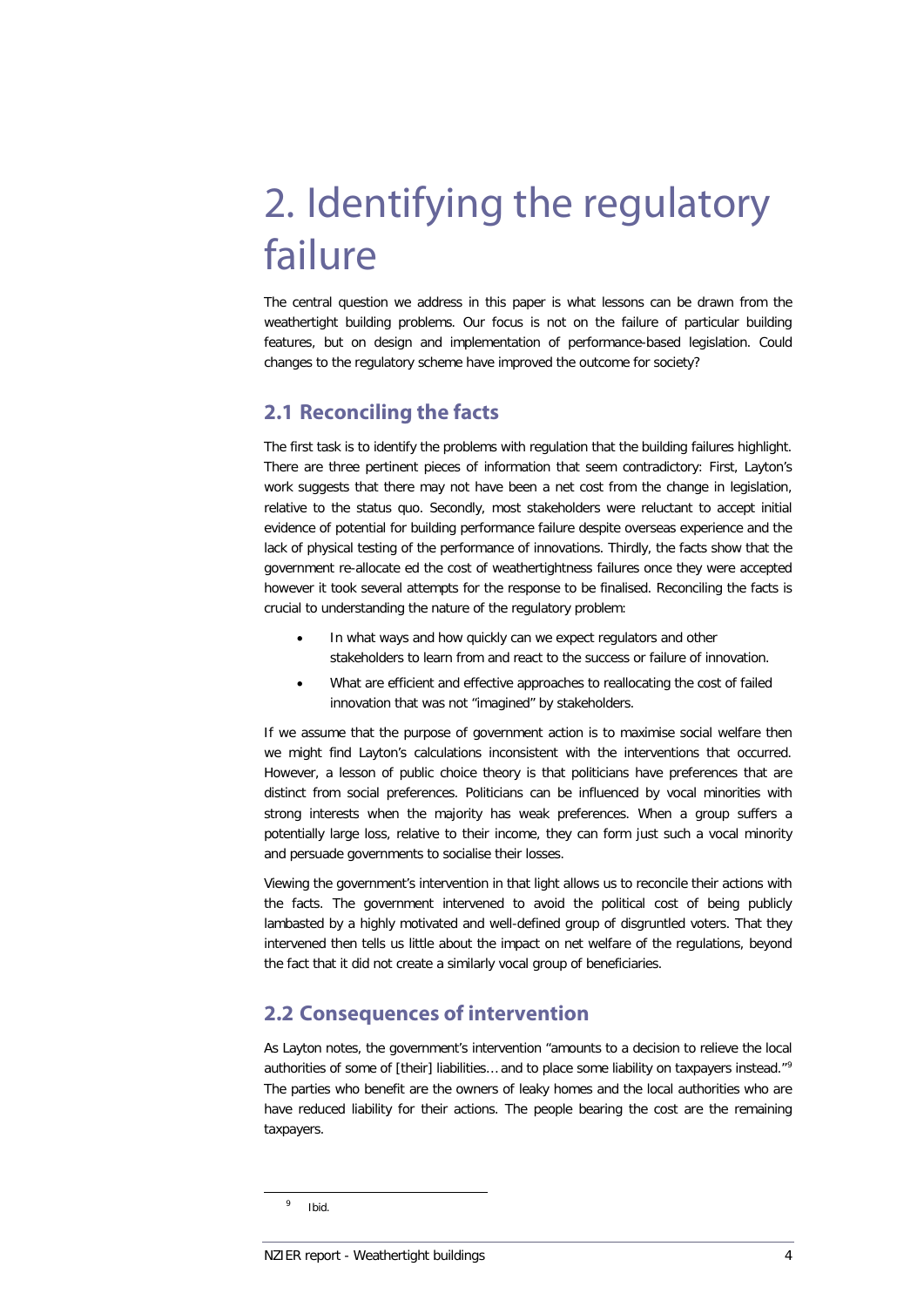The governments reallocation of the liability has two consequences. First, the parties partly responsible for the problems with weathertightness no longer have to fully bear the consequences of their oversights. Given that the government has recently intervened in a similar manner in a number of cases, people may form the impression that the government will be likely to intervene again in future. If people believe that the government will insulate them against loss, so long as the cost of their actions is great enough, then that may cause them to take risks that they otherwise would not. From a social perspective, it will encourage too much risky behaviour because the risk-takers will believe themselves less likely to bear the cost of their actions. Economists refer to this phenomenon as moral hazard.

Secondly, the people paying the cost of errors in the construction and inspection of buildings are not the people who made the mistakes; they are taxpayers who often had no part in the process. That may be regarded as unfair, although there could be a social preference for having some risk borne by all of society.

The government's second intervention was the modification of the Building Act to be slightly more prescriptive about building techniques. As a rule, legislation should be modified either when society's preferences change, or when a better regime is identified. In this case it may be that there was a change in societal risk preferences for less risky regime with less scope for innovation. However, the legislative change may also have been intended to minimise the risk of losses, rather than to maximise some net public benefit criterion. If this was the case then the change in the regulatory regime may actually decrease social welfare. That would particularly be the case if some participants in the building industry had made significant investments based on some element of the previous regime that has now been eliminated. The costs associated with stranded assets and the loss of certainty in investment decisions reduces dynamic efficiency by discouraging investment in innovation.

In summary, the government's ad hoc intervention to socialise losses has certainly introduced inefficiency into the market and encouraged participants to be less wary of risk, although more prescriptive legislation will reduce the leeway for such behaviour. It may also be inequitable in its transfers of wealth from taxpayers to those who incurred liability. The changes to the Building Act are far more ambiguous in their impact. They may reduce the riskiness of buildings without notably reducing the level of innovation, as is their intention. On the other hand, they may also reduce innovation and come at the cost of investment in the sector.

## **2.3 The problem of durability**

Thus far we have claimed that the evidence that welfare decreased because of the introduction of performance-based building regulation is inconclusive. We have further claimed that the government's intervention, while it may have been politically expedient, is not likely to increase welfare in the long run. This should not be read as approval of the initial Building Act 1991's approach; it would certainly be preferable to obtain the benefits of innovation without encountering the problems of leaky buildings.

<span id="page-7-0"></span>As Brian Easton has pointed out, the primary failure in the initial regulations is that there was no strategy in place for the regulator to deal with large, concentrated losses.<sup>[10](#page-7-0)</sup> Such losses are always a possibility when one allows a broad range of innovation and there should be a mechanism in place to either avoid them or deal with them if they should

<sup>&</sup>lt;sup>10</sup> Brian Easton, 'Regulatory Lessons from the Leaky Home Experience', *Policy Quarter* 6, no. 2 (May 2010), http://www.eastonbh.ac.nz/?p=1099.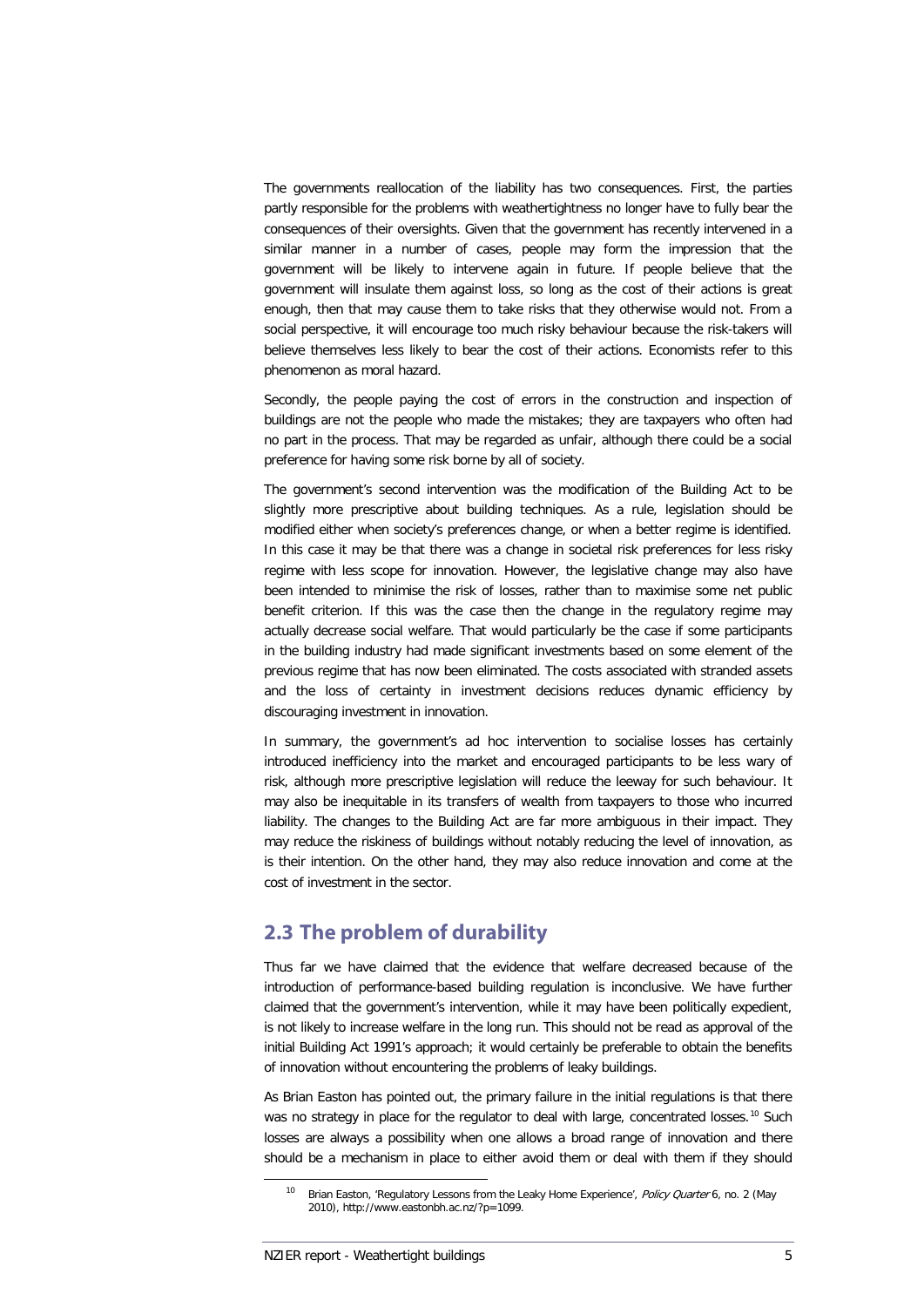arise. The lack of such a mechanism in the legislation led directly to the ad hoc socialisation of losses and modification of the Building Act. The lesson of the Building Act 1991 is that even legislation that may have a net public benefit cannot endure if it does not either avoid or deal with the risk of large, concentrated losses.

In the following chapters we ask, what mechanisms could be employed to ensure the durability of legislation, and how might they have avoided the consequences we observe in the case of leaky homes?

## **2.4 Specific building industry issues**

When considering the problem of constructing durable legislation in the context of the building industry, it is helpful to review the problems faced by the regulator. There are two issues in particular that Mumford and Layton have highlighted, which were not adequately addressed by the Building Act 1991:

- builders had inadequate knowledge of the uncertainty that they faced when building with new materials and techniques; and
- consumers had little information about the possible risks of the techniques used to construct their homes.

The first problem is one of uncertainty, as opposed to risk. The likely problems with the techniques were not fully known and the probability of failure was not available to builders. (In addition the problems would have taken some time to appear and their causes were complex. Therefore the appearance of the problem itself to builders would probably have suggested a need to replace a faulty component rather than a change to the system.) The second problem is one of asymmetric information: consumers were not aware that using a new building technique entailed greater risks of weathertightness failure. In general, they were under the impression that the building consent authority was certifying that the building was weathertight and did not take the risks of failure into account. Layton suggests that this may be related to the slightly ambiguous role of local authorities and their lack of expertise.<sup>[11](#page-8-0)</sup>

In concert, these two factors suggest that market participants had inadequate information to manage the risks and uncertainty that they faced. Consequently, there may have been overinvestment in new housing designs, and under-consumption of warranties, guarantees, sureties and expert advice to mitigate the information problems. That does not, of itself, suggest that the government should intervene or that there has been a market failure. However, the possibility that the lack of information could lead to large losses and consequent failure of the legislation should have been considered during the design of the regulations.

<span id="page-8-0"></span> $11$  Layton, Regulating the Building Industry - A Case of Regulatory Failure, 336.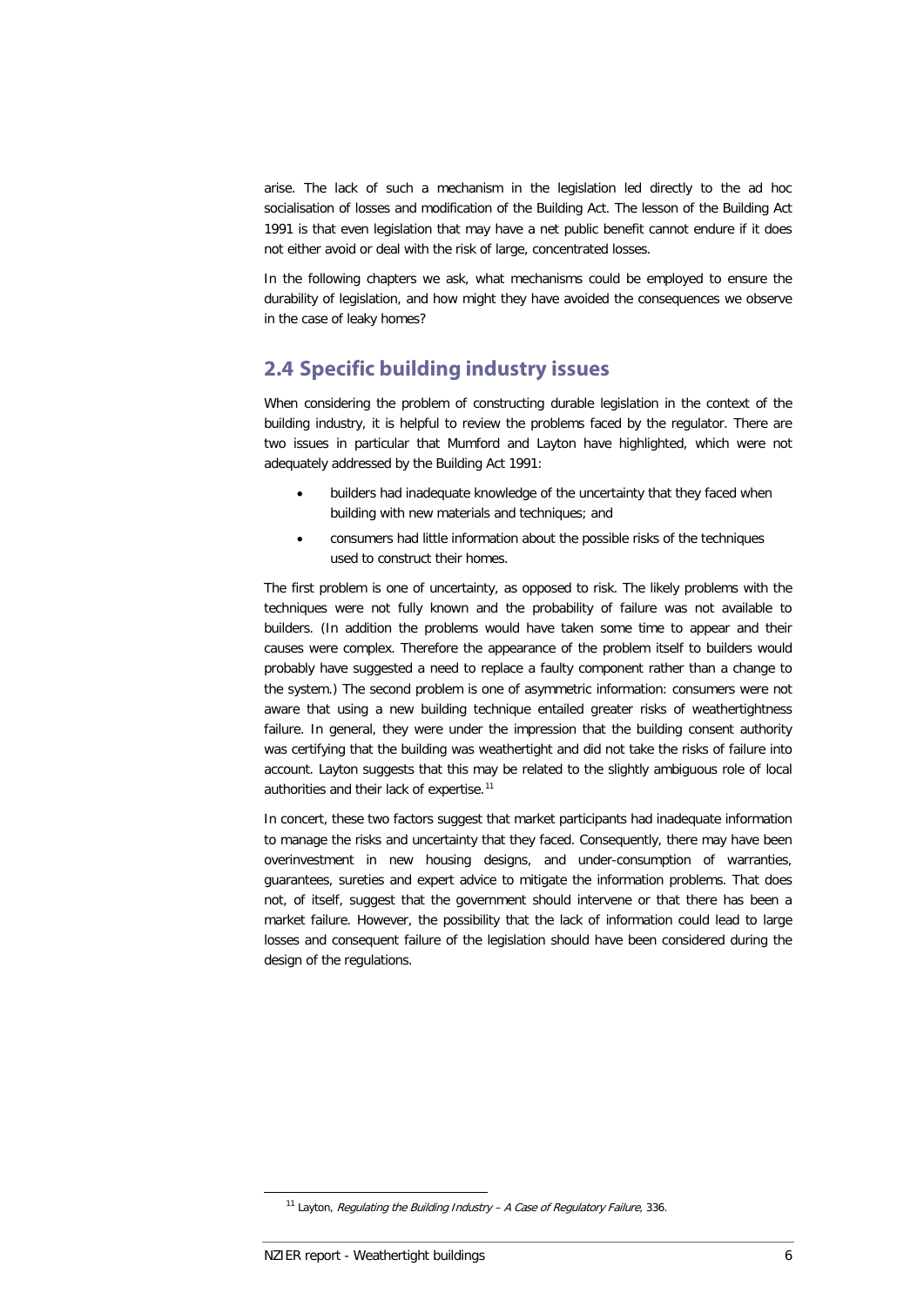## 3. Designing durable regulations

This section outlines three approaches that regulators could use to design "durable" regulation. We use the term "durable regulation" to describe regulation that includes a framework for addressing the risk of large losses concentrated among groups of individuals large enough to influence politicians.

Performance failures often trigger calls for the introduction or revision of regulation to translate "lessons learned" from the failure into new regulations that in hindsight would have prevented the failure or at least dispersed the cost. Sometimes the failure also triggers demands for taxpayer-funded compensation of those affected by the crisis – "socialisation of losses."

The Government response to these demands varies according to a number of factors $12$ and is often difficult to predict. However a review and change of existing regulation is often part of the response. (Demands for socialisation of losses are particularly hard for the Government to resist when the performance failure is attributed to flaws or gaps in regulations.) Crisis driven reviews of regulation create two practical challenges for regulators in designing "durable" regulations:

- Ad hoc reviews tend to be narrowly focused and the responses undermine and sometimes supplant the objective of the regulation; and
- Individuals are encouraged to develop a mind-set that individual losses from risky behaviour will be socialised – moral hazard.

## **3.1 Regulation affects uncertainty and risk**

Reduction of uncertainty and reallocation of risk are direct consequences (and sometimes core objectives) of regulation. Regulations define processes and standards or roles and responsibilities in the exchange of goods and services that narrow the range of possibilities of what can be exchanged, how it can be exchanged and what buyers, sellers and potentially other stakeholders can expect from that exchange.

Prescriptive regulation reduces uncertainty and allocates risk by requiring compliance with a set of standards and process that are "known" to produce a specified range of performance outcomes. Providers of goods and services are responsible for complying with the processes and standards. End users can select a product or service with reasonable certainty that it will meet a pre-defined standard. The regulator is effectively providing a recipe to reduce uncertainty and reduce the risk of poor performance.

Performance -based regulation establishes the roles, responsibilities and reasonable expectations for providers, end-user and other stakeholders but does not specify how providers should construct their goods and services. The regulator is reducing uncertainty and risk by specifying a common set of expectations for outputs but leaving the participants to decide how they will meet the performance expectations.

<span id="page-9-0"></span>Prescriptive regulation is exposed to failure if the assumptions on which the standard processes are based change or are found to be incomplete – for example the Christchurch

<sup>&</sup>lt;sup>12</sup> The response seems to be driven by perceptions of fairness, significance of the loss to the affected individuals, visibility of the compensation when spread over taxpayers, etc.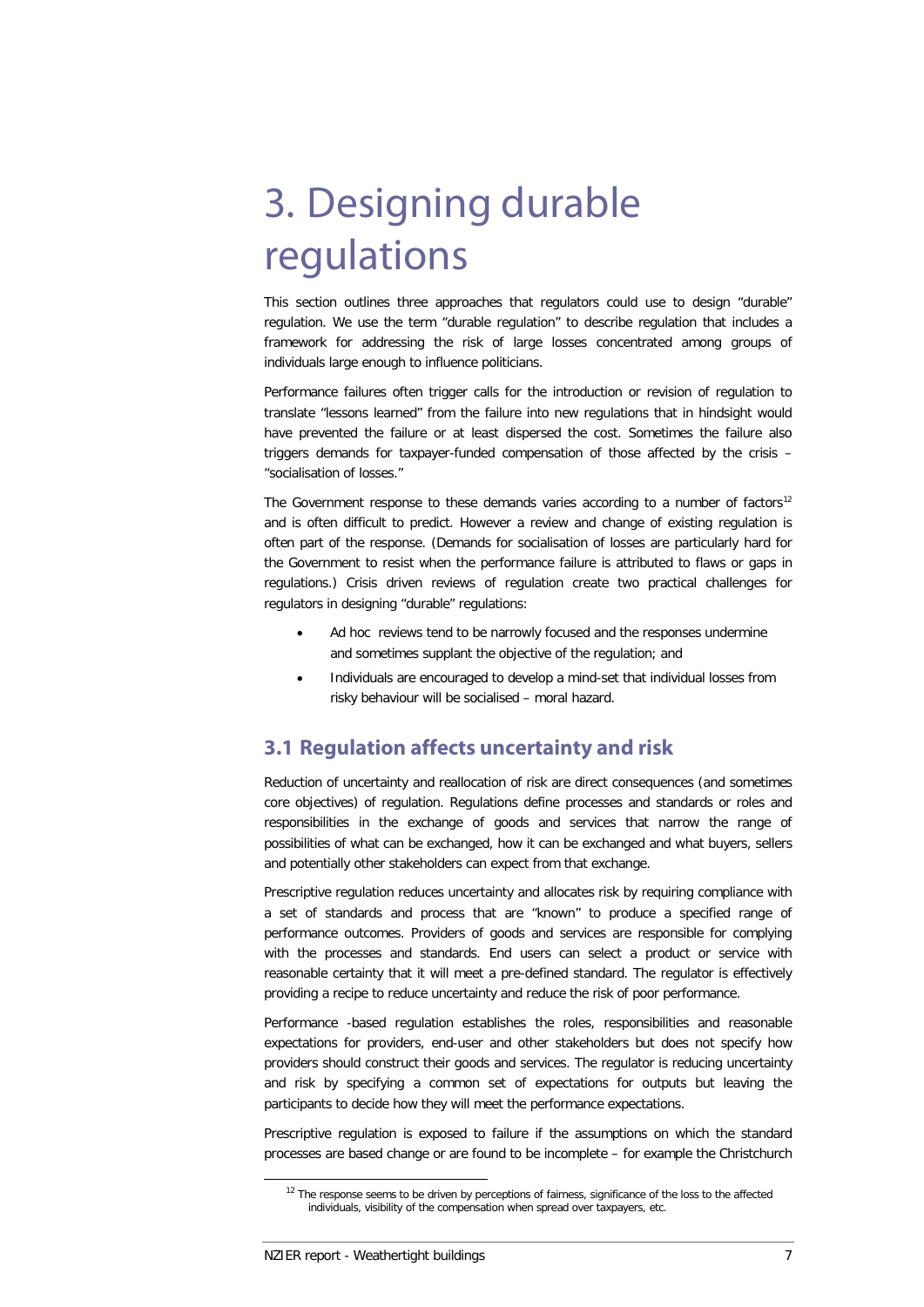earthquake has highlighted the risk posed by poor understanding of geotechnical conditions to the performance of houses that comply with prescriptive building codes. Performance -based regulation is exposed to failure if the testing and verification of the performance of alternative solutions cannot keep-up with the pace of innovation either because of the range of innovation or the time required for performance problems to be recognised. Irrespective of the type of regulation, the decision to regulate usually includes a reallocation of risk of product or service performance failure. However these risks are not always visible at the time the regulation is implemented. Therefore the regulator needs to build capacity into the regulation to deal with generic types of risk.

### **3.2 Difficulty for regulators**

It is difficult for regulators to design a framework for dealing with unanticipated downside risks that will be supported by the Government in response to a "crisis" (instead of an ad hoc change to the regulations and socialisation of losses.) The approach needs to be accepted as fair and reasonable both at the time the regulation is implemented, and when addressing future risks that were not specifically envisaged when the regulation was implemented.

As a starting point for discussion we consider three alternative frameworks for addressing large concentrated risks for performance-based regulation:

- Qualified approval for products or services using innovation;
- Regulation as a managed experiment; and
- Social insurance.

The approaches can be arranged on a continuum based on the extent to which risk is addressed through design of regulation (in anticipation of an event) versus provision for compensation.

A drawback of both the qualified approval and managed experiment approaches is that they rely on prescriptive regulation to manage risks in performance-based regulation. This increases the cost of innovation and slows the adoption rate of innovation.

Social insurance allows for more risk taking within the bounds of durable regulation, but may also encourage such risks. The following sections briefly describe each of these approaches and the circumstances in which they are likely to be most effective.

## **3.3 Qualified approval as a signal of risk**

The most light-handed approach to the problem is to attempt to remedy the information problems that lead to under-insurance against losses (see Section 2.4), and then hope that the market deals with the possibility of losses. Of the two informational problems identified in the building industry at the time, the most straightforward to address is asymmetric information, which has well-known causes, consequences, and solutions.

Layton identifies the greater knowledge of the builders, relative to the purchasers of a home, as a source of asymmetry. When purchasers cannot assess the integrity of the home prior to purchase then they are unlikely to pay for the home as if it were of great integrity. That leads to developers cutting corners because they know that they will not be rewarded for their efforts with a higher sale price. This process is known as adverse selection and leads to a disproportionately high number of low quality homes on the market.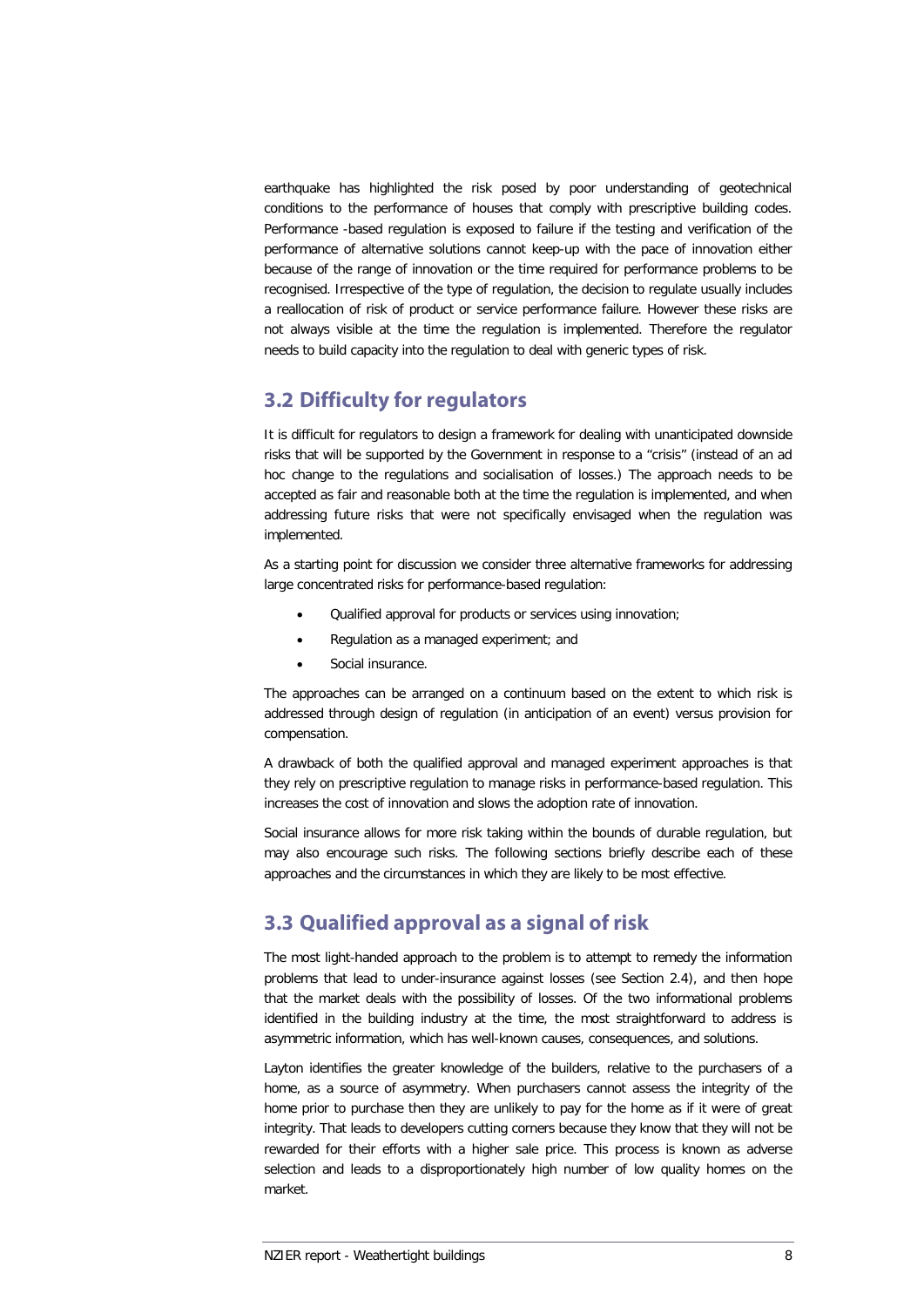The standard solution to this problem is for the seller of the home to provide warranties or guarantees against failure, thus signalling the high quality of the home.<sup>[13](#page-11-0)</sup> That mechanism is implemented in the case of building by the assignment of liability for failure to the parties with the best knowledge of the building's quality: the builder, architect and building inspector. However, in the case of leaky homes, the problem took so long to surface that the liable parties had largely dissolved by the time liability was established. That left only the building consent authorities to defend proceedings and they were primarily composed of territorial authorities. The threat to TLA's solvency caused the central government to step in and create the moral hazard problem.

To supplement the market mechanism the government could provide a signal of its own: a qualified approval rating would be used to signal the regulators assessment of the extent to which a building meets the performance standards described in the regulation. The assessment provides the purchaser with a clear indication of the expected reliability and lifespan of the product and reduces the potential for dissatisfied purchasers to later claim performance standards "promised" in the regulation were not delivered.

This assessment could consider a number of factors such as the construction techniques, materials used as well as the availability of evidence on the reliability and lifespan of the product. To make the rating easier to interpret the performance standards could be ordered into a hierarchy. The foundation of the hierarchy would be minimum requirements for safety and reliability for a defined period. Higher levels in the hierarchy could show ratings of expected lifespan based on evidence of performance either in New Zealand or overseas.

This type of approach is best suited to relatively simple products with a limited number of performance measures and a short life span (compared to the pace of innovation). For more complex products the rating approach becomes cumbersome to apply and difficult for purchasers to translate into a useable comparison of the risk of different product offerings.

### **3.4 Explicit regulatory experiments**

A precautionary approach to dealing with the uncertainty of losses would be to limit exposure to until the risks are known. Mumford recommends viewing regulation as an experiment to encourage better recognition of the need for continued monitoring and consequential adjustments to ensure that regimes continue to be effective and efficient.<sup>[14](#page-11-1)</sup> For example, the regulator could allow one thousand houses to be consented in particular new design. The outcome for those houses could be regularly reviewed until the regulator was confident that they had a good idea of the risks involved in building that type of house. They could then decide on how to proceed, given society's risk preferences.

The word "experiment" carries connotations of "measurement" and "opportunity to learn." These connotations suggest a managed approach to both regulatory risk and evidencebased evolution of the regulation in response to changing circumstances. Applying the analogy of an "experiment" to regulation raises several practical issues for regulators establishing the experiment including the following:

- How to define a "control" and "trial" for the experiment ;
- How to set and manage the target level of participation in the trial;

<span id="page-11-0"></span><sup>&</sup>lt;sup>13</sup> G. A Akerlof, 'The Market for" Lemons": Quality Uncertainty and the Market Mechanism', The Quarterly Journal of Economics (1970): 488–500.

<span id="page-11-1"></span><sup>14</sup> Mumford, 'Enhancing Performance-Based Regulation', 153.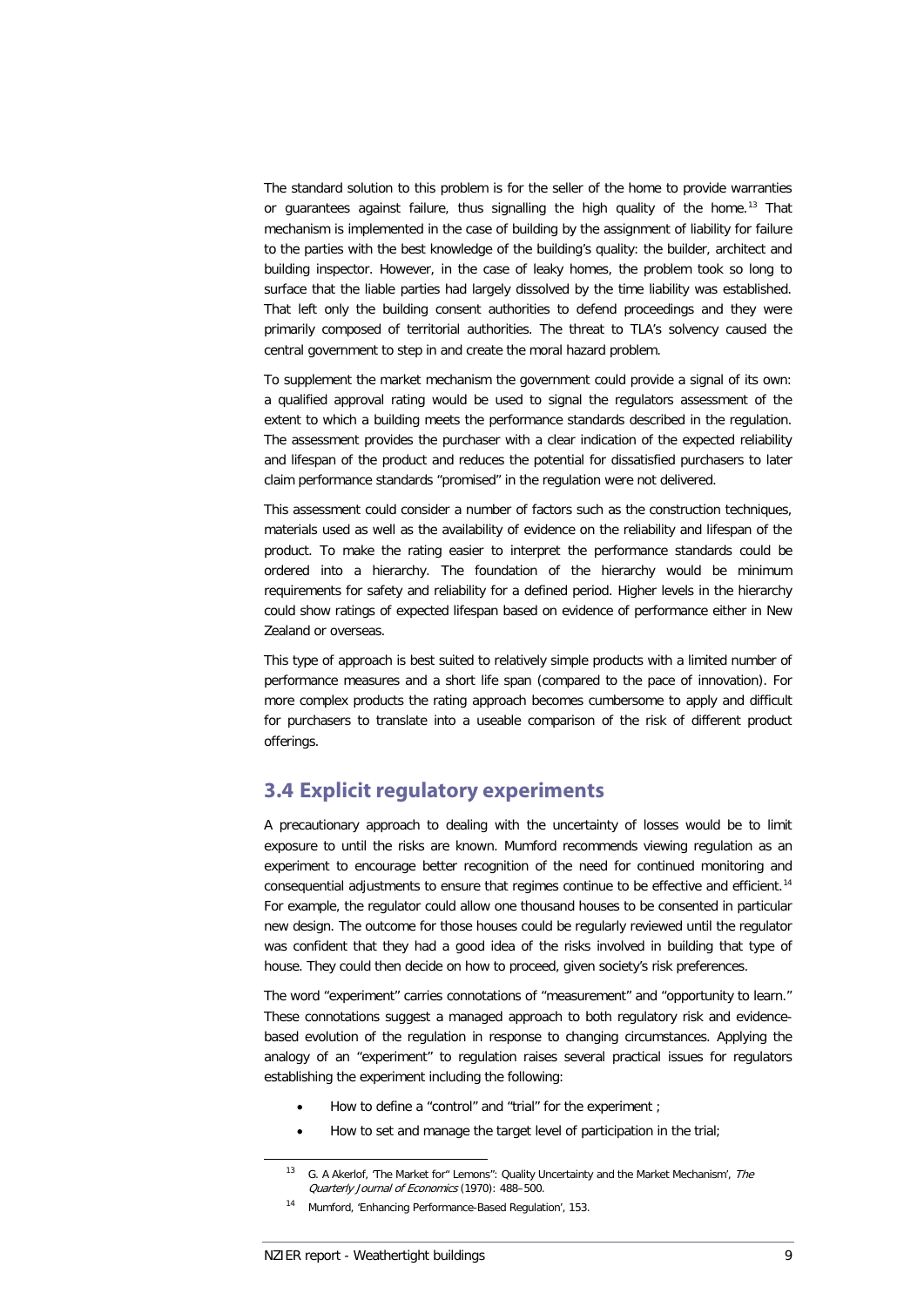- How will participants choose to join the trial or remain in the control group; and,
- How long will the experiment need to run to allow measurement of results.

#### **3.4.1 Establishing feedback and learning loops**

A key question for regulators is how they can design and manage a more effective and efficient experiment to test the effect of a change in regulation.. The challenges for regulators to apply an "experimental" approach to changing regulation for complex longlife products because of the complexity of difficulty in defining and controlling the experiment, and the time required to complete the experiment.

#### **3.4.2 Defining a control and a trial**

Ideally, defining a control for the experiment requires being able to operate the old and new regulatory regimes side by side for a defined period. Operating regulations as an experiment may require the scope, size, and speed of the trial to be defined as part of the regulation. This implies that the regulator needs to have a prior view about the type of changes that could occur because of the regulation, and which of these changes are risky enough to require trialling. The trials need to be set up to give reliable and usable measures of how well the innovation is meeting the performance objectives of the regulation.

In practice the distinction between a control and a trial may need to be blurred to accommodate the potential combination of multiple innovations. There may be multiple trials running at any given time and each trial may contain cohorts of innovation that have been underway for different periods of time.

#### **3.4.3 Set and manage target level for participation**

The purpose of the trial is to limit the adoption of a particular change to a defined group until the efficacy of the change can be tested. Limiting the adoption rate caps the downside risk of failure but also prevents the evolution of the innovation over time. Data gathered from the trial allows uncertainty about the innovation to be translated into a measure of risk of failure.

#### **3.4.4 Choosing to be in the "control" or the "trial"**

Participants' choice of whether to join the control or the trial group will depend on their perception of the benefits of each and their appetite for risk/uncertainty. The issue for the regulator is how to ensure that participants recognise the asymmetry of information between the "control" and the "trial" and make an informed decision about the level of uncertainty or risk they are accepting.

The regulator will need to determine in advance what if any losses incurred by the trial group will be socialised and over what group these risks will be socialised.

#### **3.4.5 Duration of the experiment**

The duration of the experiment needs to balance the trade-off between the time required to gain confidence that the performance of the innovation is understood and the cost of deferring the realisation of benefits from the innovation. The required duration of the experiment limits the applicability of this approach to products where the cycle of innovation is considerably shorter than the time required for the innovation to fail.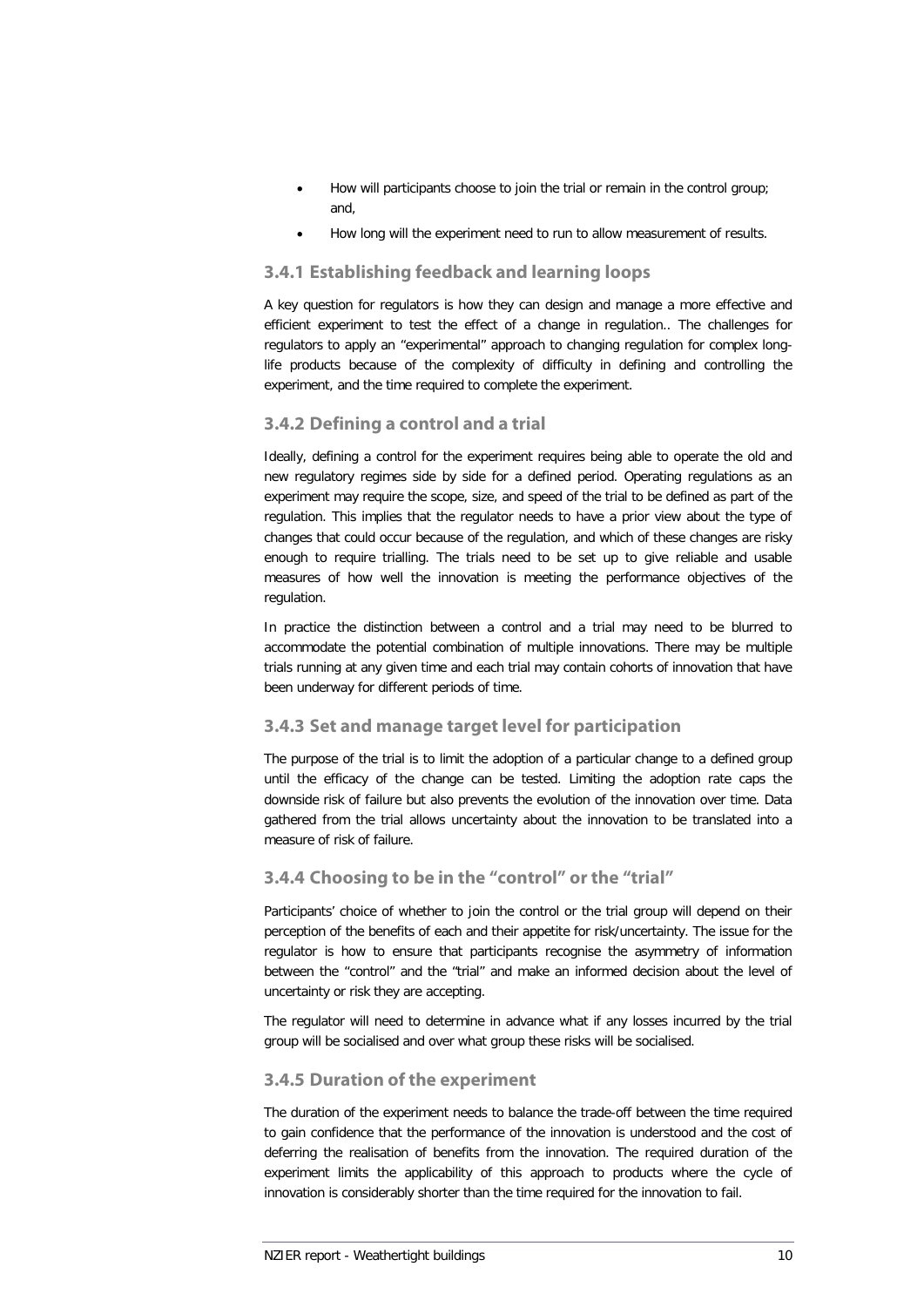### **3.5 Insurance against risk**

Both the signalling and experimentation approaches seek to control, or manage, the level of risk such that no socialisation of losses is required. The drawback of these approaches is that they correspondingly limit the gains from innovation, while also failing to eliminate the risk of socialisation. An alternative approach is to acknowledge that the government will sometimes be forced to act as a large, mutual insurance co-operative. That induces moral hazard, as previously described, and increased the incidence of risky behaviour. A possible response is to formalise the system of insurance and induce or compel people to insure against the events that might induce the government to step in.

#### **3.5.1 Inducing private insurance**

The least invasive such measure would be to induce people to take out private insurance against the possible losses. If people are paying the cost of the risk that they take on then moral hazard problems are avoided because people take the full cost of risk into account. However, it is doubtful whether a large enough proportion of the population could be induced to take out insurance to avoid the risk of socialisation. Layton points particularly to the events that followed the Christchurch earthquakes as a situation where the risk was fully insurable and yet the government chose to step in to aid those who did not purchase insurance of their own.[15](#page-13-0)

That view is also taken by the Department of Building and Housing in their advice to Cabinet.<sup>16</sup> They claim that private insurers in New Zealand are uninterested in providing such cover because:

- there is a lack of information about the level of risk
- there is a long period of cover required
- there is a lack of regulatory certainty, with regular changes to the legislation governing the sector.

Because of these factors, private insurers are reluctant to enter the market for providing comprehensive home warranty insurance. Part of their reluctance is also likely to be due to the adverse selection that would arise in the market. It is likely that the premiums would be high enough to deter people who are very confident of the quality of their home from purchasing the insurance. That leaves only the risky participants in the market and pushes up premiums further. Consequently, it becomes untenable for the insurance company to profitably provide insurance unless it can distinguish between high and lowrisk participants. This is borne out by the products that do exist on the market, which have significant limitations and exclusions.<sup>[17](#page-13-2)</sup>

#### **3.5.2 Compelling private insurance**

The next step in the continuum of compulsion would be to require people to take out such insurance, and compel insurance companies to provide it. This approach would overcome the adverse selection problem by preventing anyone from opting out of the market. However, without good information on the riskiness of market participants, there would remain moral hazard in the market: home buyers and builders may act in a riskier fashion than if they did not have insurance. These risks can be mitigated to some extent by the

<span id="page-13-1"></span><span id="page-13-0"></span> $15$  Layton, Regulating the Building Industry - A Case of Regulatory Failure, 328.

<sup>&</sup>lt;sup>16</sup> Office of the Minister for Building and Construction, 'Building Act Review: Review of Joint and Several Liability' (Prepared for Cabinet Economic Growth and Infrastructure Committee, 2011), 7.

<span id="page-13-2"></span><sup>17</sup> Ibid., para. 43–46.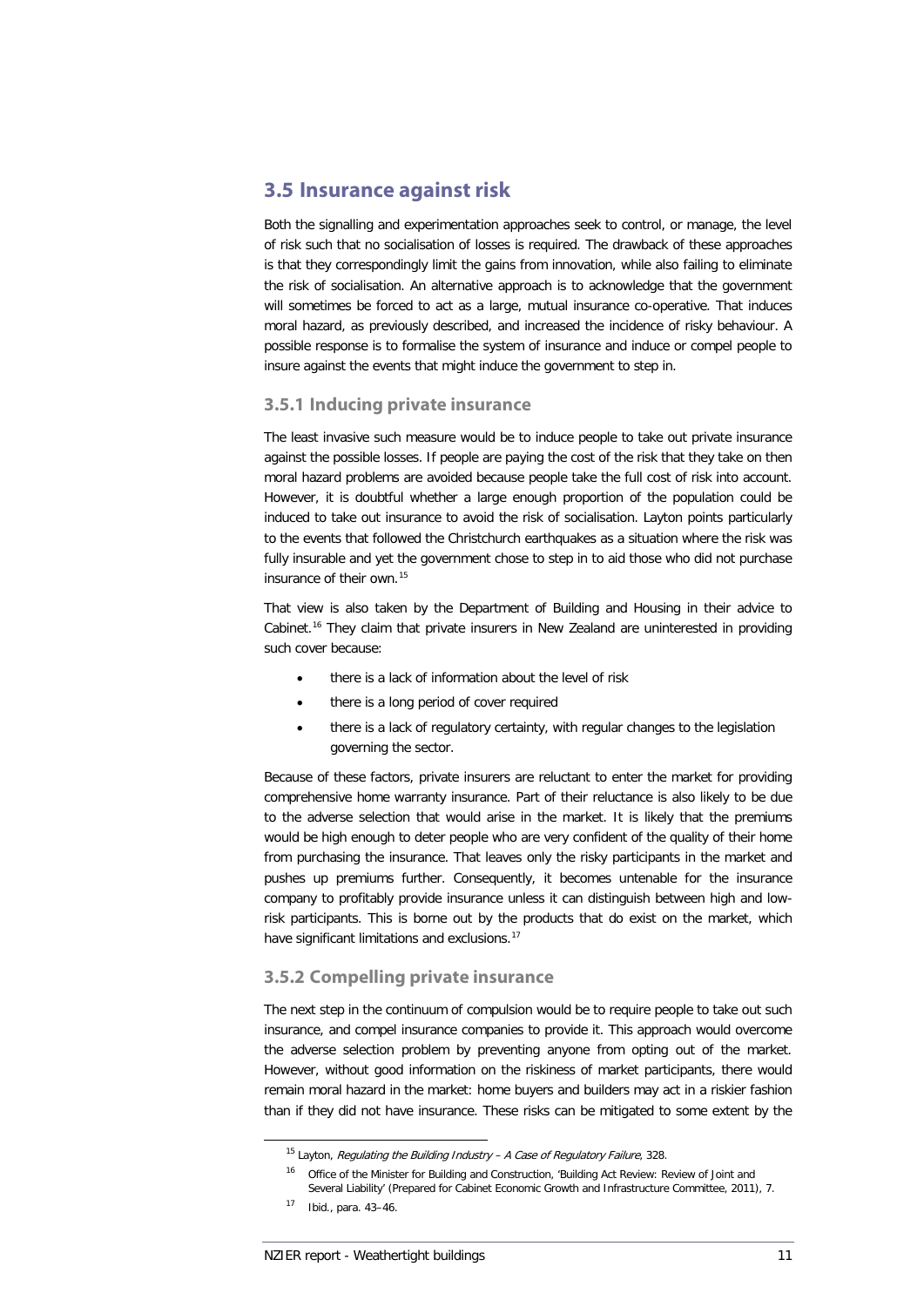use of incentives in the insurance contract—co-payments in the event of a claim, for example—but not eliminated.

The costs associated with a functioning compulsory insurance market are largely related to the loss of efficiency that occurs due to compulsion. There are some people for whom it is not worthwhile to purchase insurance, and some people for whom it is not profitable to sell them insurance, yet all must obtain it. For each of those transactions there is a loss of social welfare, which is a cost that must be weighed against the costs of ad hoc socialisation. However, ad hoc socialisation also imposes many such costs since it is effectively insurance without the premium. That means it does not charge the people who incur the risk for the cost of providing the cover, which significantly increases the moral hazard of the implicit scheme.

There are also risks to the insurance market. If companies do not consider it profitable to enter the market at all then it may end up being extremely thin. There is also the risk of companies entering the market and under-pricing the cover to gain market share, in the belief that the government will socialise losses if the insurance company ends up being unable to cover them. This situation occurred with AMI Insurance following the Christchurch earthquakes and may have generated moral hazard in the insurance market itself.<sup>[18](#page-14-0)</sup>

#### **3.5.3 Social insurance**

The final option is a social insurance scheme that involves the government establishing its own, formal scheme to insure against the risks of failure. That allows the legislation to internally cope with losses and ensures its durability in the face of realised risks. However, it also engenders significant moral hazard and may have negative effects on the existing market. The Cabinet paper points out that the effect on the market depends upon how the scheme is implemented:

- use of a compulsory levy on building consents would be likely to drive out existing schemes and would therefore meet with industry resistance. However, if the current schemes are not sufficient to compensate for the problems of the weathertight homes, then this may not be particularly costly from a social perspective
- a competing guarantee scheme (presumably with a requirement to have some cover) would likely result in adverse selection driving all of the high-risk customers to the government-run scheme. Given that the government would be implicitly covering these participants through ad hoc socialisation anyway, that may not be an additional cost relative to the status quo.

The advantage of social insurance over ad hoc socialisation is twofold: First, the people who create the risk pay for the consequences of it, which is more equitable. Secondly, the existence of a payment for taking on risk reduces the incidence of risky behaviour, which diminishes the moral hazard imposed on the government and, consequently, on the taxpayer.

<span id="page-14-0"></span><sup>&</sup>lt;sup>18</sup> Marta Steeman, 'Quake-hit AMI Insurance Bailout Could Cost \$1 Billion', Fairfax NZ News, April 7, 2011.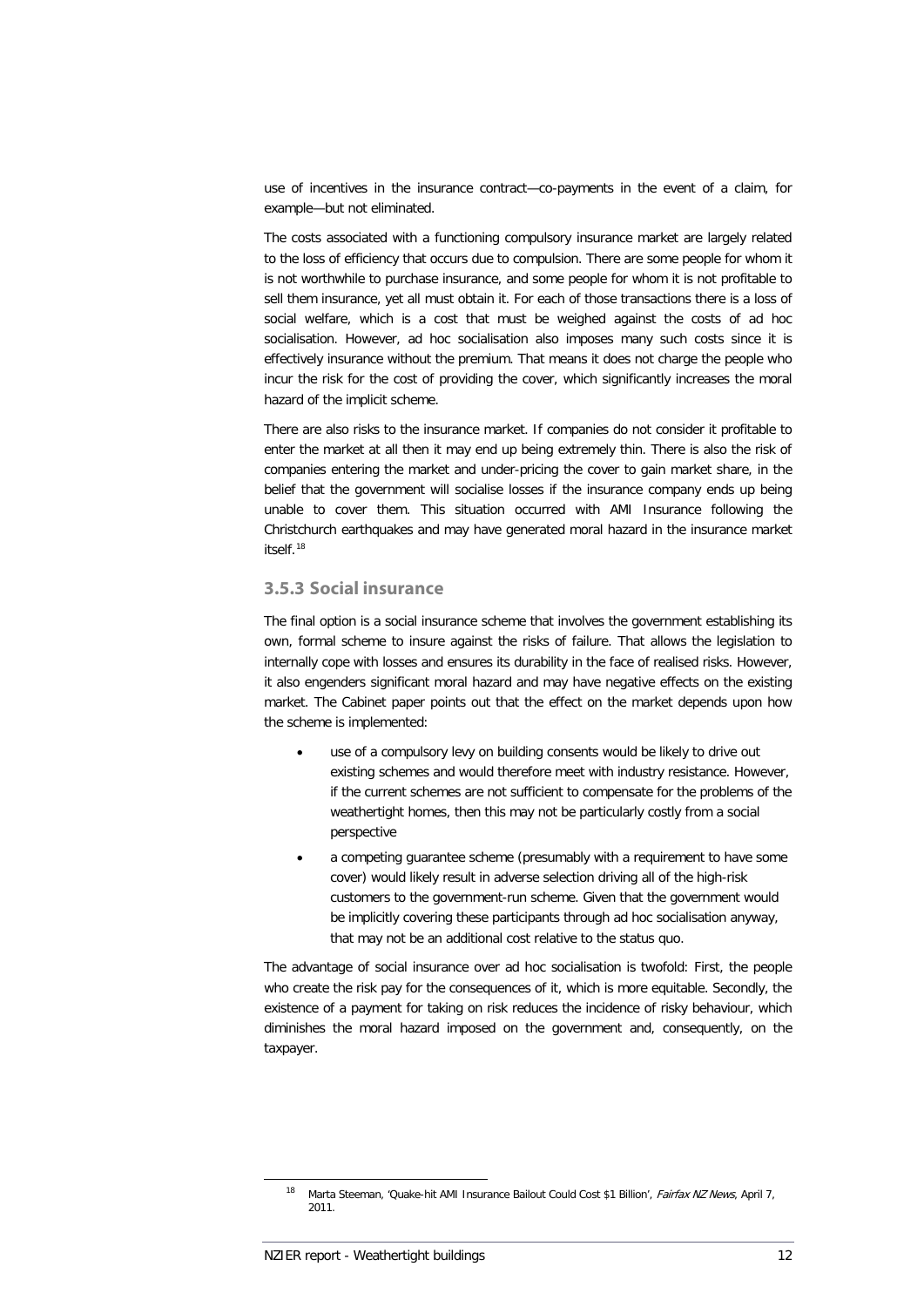# 4. Application to weathertight building problem

In this section we consider how the approaches to designing durable regulation outlined in Section 3 could be applied to resolving the issues that led to the weather-tight building problem described in Section 2 in particular, and to innovation in house construction generally.

## **4.1 Features of residential housing construction**

The market for newly constructed residential houses has several features that make it a high-risk area to regulate and prone to pressures to socialise losses.

#### **4.1.1 Owners are likely to seek compensation**

Owners are likely to seek compensation for performance failure in residential housing because, for most owners, the value of the asset is a large part of their wealth. They do not have the financial capacity to repair major premature failure of the building and expect houses to have a long lifespan. Those expectations are based on both their previous experience and on the quality assurance implied by compliance with local building regulations.

#### **4.1.2 Suppliers have limited ability to pay**

Suppliers tend to have limited ability to pay compensation because of the small size of many construction firms. Building and design firms tend to be small businesses with modest reserves and an average business life span that is relatively short. Furthermore, many may not be operating by the time homeowners begin claiming compensation. Construction defects can take a long time to emerge and may be aggravated by other factors such as poor maintenance and unrepaired damage, which lead to more complex legal actions.

#### **4.1.3 Alternative risk-assessment is not readily available:**

Alternative methods of assessing and re-allocating risk are not readily available to homeowners since information on the performance of different building methods is not widely available or easily accessible to lay people. In addition, private insurers are generally reluctant to provide comprehensive home warranty insurance in New Zealand.

### **4.2 Schemes for creating durable regulations**

#### **4.2.1 Qualified approval**

Qualified approval attempts to reduce the risk of demands for socialisation of losses by providing the owner with a quality rating at the time of purchase. Development and implementation of a rating scale would be complicated and may not be technically feasible.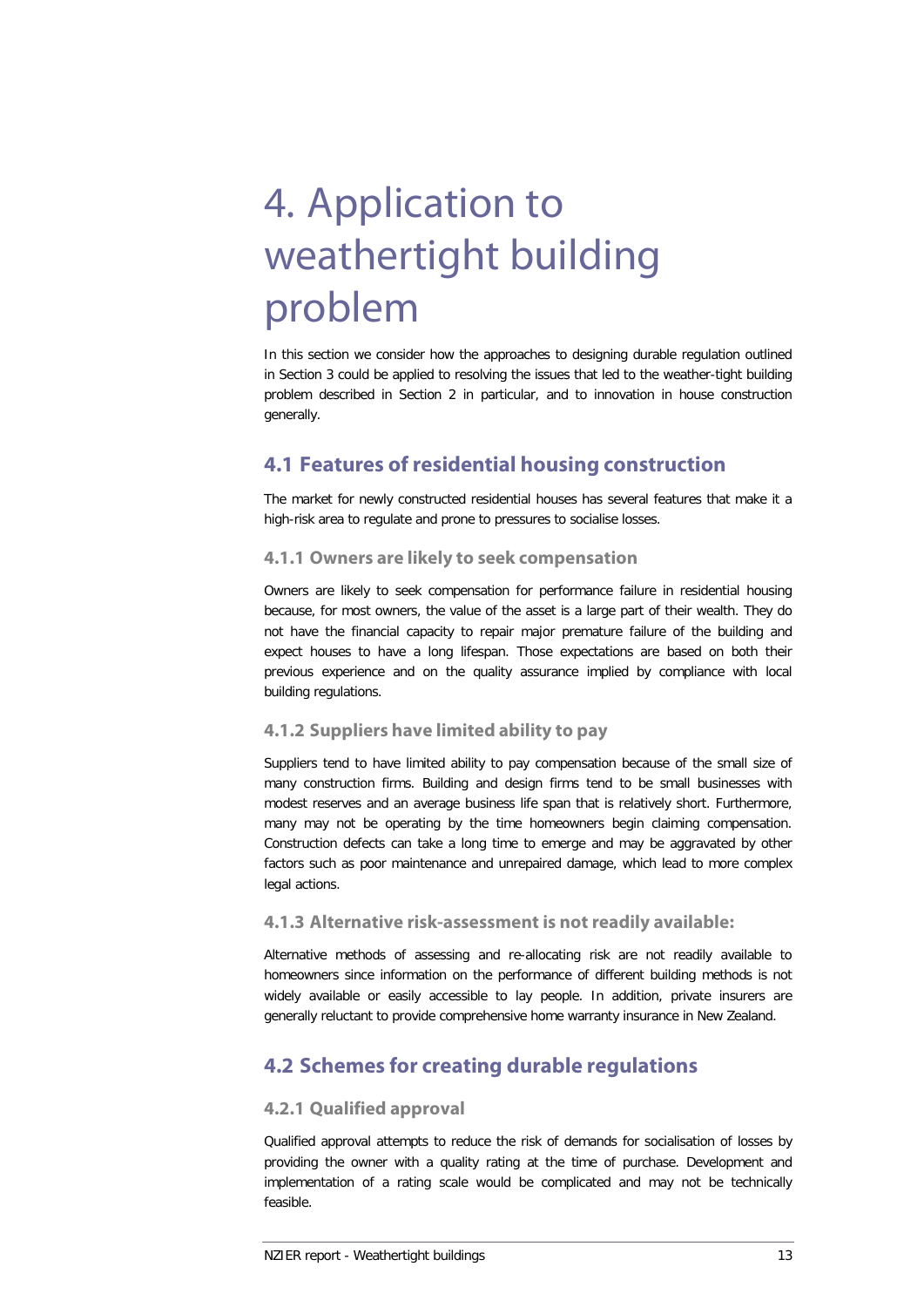However this approach does not change either the owners' lack of ability to afford the cost of premature building failure or the lack of alternative source of risk protection. In the event of a widespread failure, homeowners may be able to convince politicians that either the rating scheme failed to assess risk correctly, or they did not understand the implications of the rating. Accordingly there is still likely to be strong demand for socialisation of losses under this approach.

#### **4.2.2 Explicit regulatory experiments**

The structured learning and continuous improvement objectives of the explicit experiment approach do provide a way to limit regulators' exposure to losses. However the management and organisational challenges of operating explicit regulatory requirements as well as the time required to complete the experiment for house construction are likely to make this solution unworkable.

#### **4.2.3 Insurance**

The report of Sapere and Buddle Findlay suggests that the question of insurance is intertwined with the liability imposed on contracting parties.<sup>[19](#page-16-0)</sup> At present, the builders, architects, materials suppliers and building consent authority are jointly and severally liable for the consequences of failure. A switch to an insurance model of some sort would require a move to proportionate liability, which entails numerous additional effects on the behaviour of contracting parties. These issues are complex enough that the Government has referred the matter to the Law Commission for further investigation.<sup>[20](#page-16-1)</sup>

As discussed, it is unlikely that sufficient private insurance can be induced without compulsion to ensure durable regulations. That suggests a move to social insurance may have been required in order to ensure that the legislation remained durable and robust to the losses that eventuated. Such a scheme was previously in effect in New Zealand: the Building Performance Guarantee Corporation performed the role until 1987. Indeed, in its report to Parliament, the Department of Internal Affairs' Building Industry Commission recommended that a similar body be re-introduced to manage the risks created by the switch to performance-based regulation.<sup>[21](#page-16-2)</sup>

<span id="page-16-0"></span><sup>&</sup>lt;sup>19</sup> Buddle Findlay and Sapere Research Group, Review of the Application of Joint and Several Liability to the Building and Construction Sector, Report to the Department of Building and Housing, April 26, 2011.

<span id="page-16-1"></span><sup>&</sup>lt;sup>20</sup> Office of the Minister for Building and Construction, 'Building Act Review: Review of Joint and Several Liability', para. 64–67.

<span id="page-16-2"></span><sup>&</sup>lt;sup>21</sup> Building Industry Commission, *Reform of Building Controls*, Report to the Minister of Internal Affairs, January 1990.